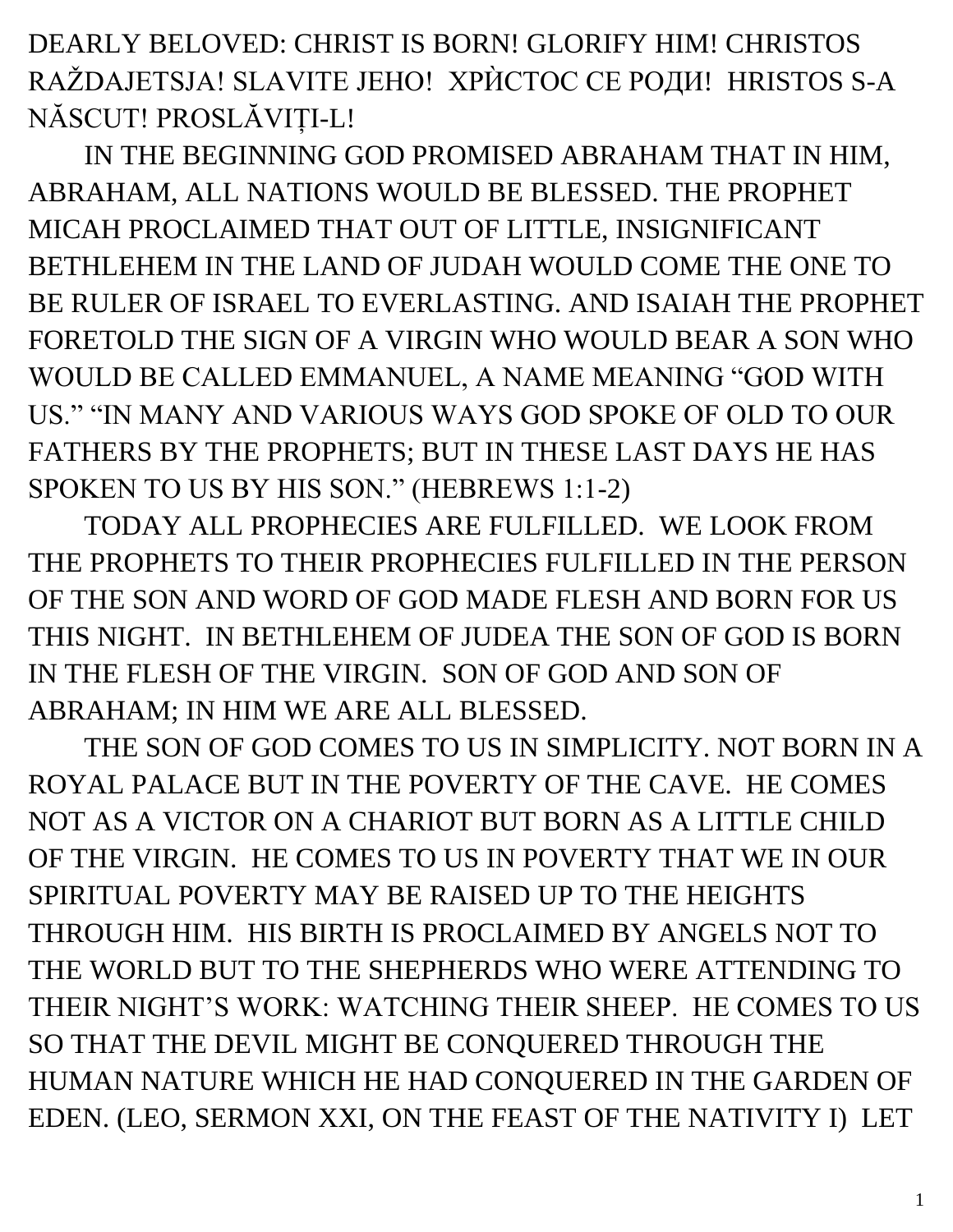US SINNERS REJOICE AT THE PARDON TO WHICH WE ARE INVITED THROUGH THE SON OF GOD MADE MAN FOR US.

THE VIRGIN TODAY GIVES BIRTH, A BIRTH LIKE NONE OTHER. FOR THE CHILD WHICH TOOK FLESH IN HER IS THE SON OF GOD. AND HER VIRGINITY REMAINS INVIOLATE. SO WE CALL HER THE THEOTOKOS, THE MOTHER OF GOD. AND IN HER THE PROPHECY OF ISAIAH IS FULFILLED THAT A VIRGIN WOULD BEAR A SON WHOSE NAME WOULD BE EMMANUEL WHICH MEANS "GOD WITH US." GOD IS WITH US IN THE CHILD BORN ON THIS NIGHT. AS TRUE GOD HE COMES TO US TO SAVE US FROM THE SLAVERY TO SIN, THE SLAVERY TO DEATH. AS MAN HE COMES TO US TO REVEAL THE FULLNESS OF OUR HUMAN NATURE FASHIONED BY GOD.

THE SON OF GOD LOWERS HIMSELF TO TAKE ON OUR HUMANITY. AND BY UNITING IT TO HIS DIVINE NATURE HE EXALTS OUR HUMAN NATURE. HE RAISES US UP WITH HIMSELF IN HIS INCARNATION. HE COMES TO US NOT TO DESTROY BUT TO RE-CREATE. HE COMES NOT TO CONDEMN BUT TO CALL US TO REPENTANCE. HE COMES TO JOIN OUR LIVES TO HIS THAT WE MAY HAVE LIFE IN HIM. HE COMES TO US IN THE VERY NATURE HE CREATED TO REVEAL TO US WHO WE ARE AND WHAT WE ARE: SONS AND DAUGHTERS OF THE FATHER THROUGH ADOPTION BY THE HOLY SPIRIT. HE REVEALS OUR TRUE HUMANITY TO US. A HUMANITY NOT IN THRALLDOM TO SIN AND DEATH BUT A HUMANITY LIBERATED BY THE LOVE OF GOD TO LIVE TOWARD GOD ALL THE DAYS OF OUR LIVES. THE SON OF GOD COMES TO US TO SAVE US.

ON THIS NIGHT LET EACH ONE OF US GIVE THANKS TO GOD THE FATHER THROUGH HIS SON, OUR LORD JESUS CHRIST IN THE HOLY SPIRIT. LET US GIVE THANKS THAT HE COMES TO US TO GIVE US LIFE, TO MAKE OF US A NEW CREATION, TO GIVE US NEW